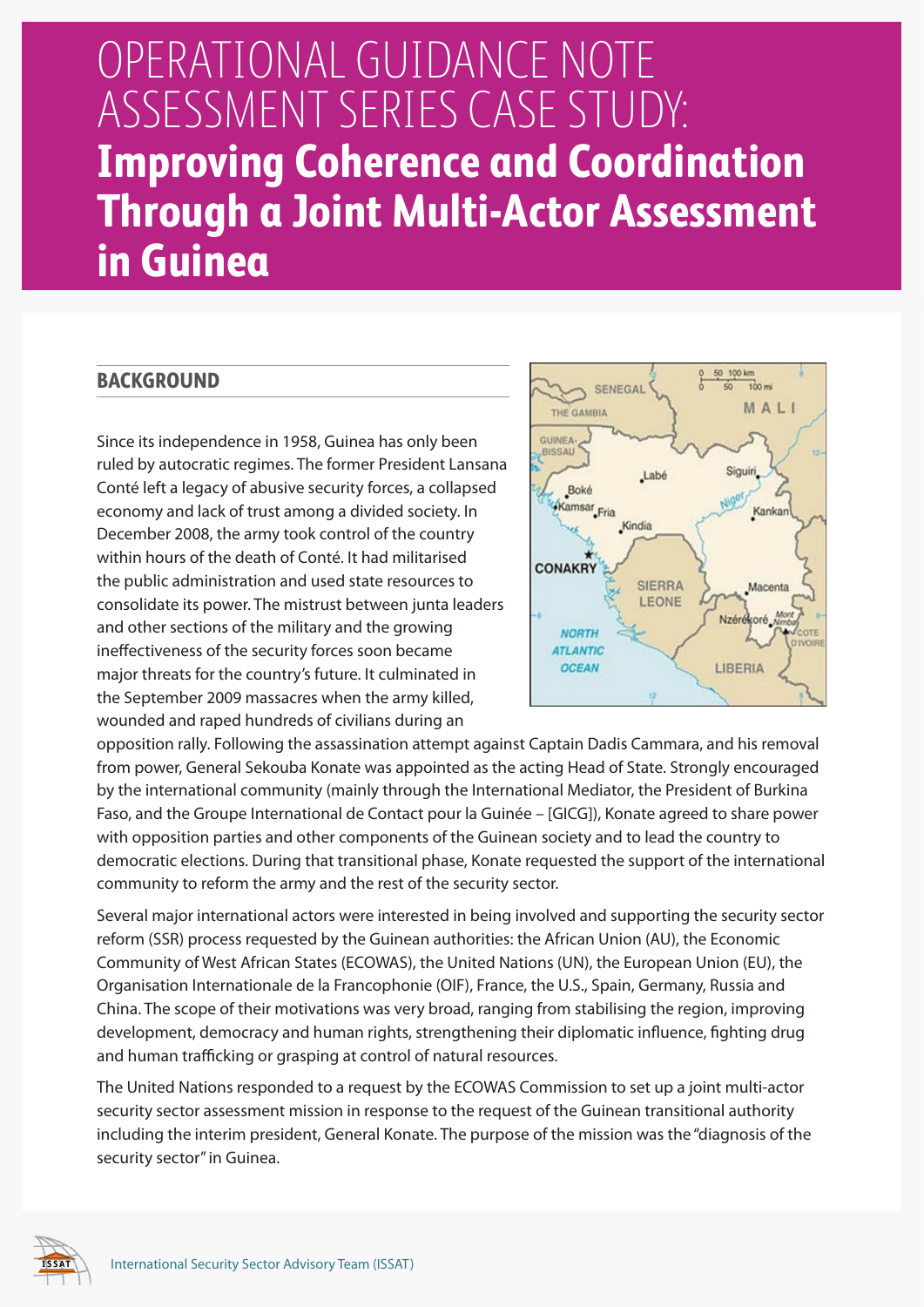## **SPECIFIC LESSONS OF THIS CASE STUDY INCLUDE:**

### LESSON 1 – JOINT MULTI-PARTNER ASSESSMENTS:

- • Contribute to improved coordination between international actors, build coherence of the SSR holistic approach, and quality of the political dialogue with the national authorities – in line with the Paris Declaration on aid effectiveness.
- • Create an opportunity to gather more resources and therefore contribute to enlarge the scope of the assessment (come closer to the holistic nature that should characterise SSR assessments).

#### LESSON 2 – ROLE OF MULTILATERALS

- • Leadership of "neutral" multilateral organisations (UN) contribute to facilitating coordination.
- Involvement of regional organisations (ECOWAS and AU) contribute to legitimacy and acceptance by national partners and enhance context based knowledge.

LESSON 3 - CLASSIC ASSESSMENT APPROACH MUST BE ADAPTED TO THE MULTIPLICITY OF PARTNERS:

• Early dialogue and coordination between international partners; special attention to team management, communication and reporting rules; specific arrangements on implementation, monitoring and follow up.

## **THE ASSESSMENT MISSION**

The joint assessment was set up in close connection with the GICG and AU who were invited by ECOWAS and UN to join the process. ECOWAS had nominated General Cissé as its special envoy on SSR in Guinea, who was placed as head of the joint ECOWAS/UN/AU mission. In this arrangement, the UN provided technical expertise while ECOWAS had the formal lead of the mission. UN representation was composed of United Nations Office for West Africa (UNOWA), the UN Department of Political Affairs (DPA), the SSR unit of the Department of Peacekeeping Operations (DPKO), and the Bureau for Conflict Prevention and Recovery from the United Nations Development Program (UNDP-BCPR). Further to this technical expertise, the mission was funded through the UN Peacebuilding Fund.

Some of the international partners, like the European Union and the U.S., were not immediately involved in the process. They were eventually embarked as the need for coordination among partners in SSR was needed at an early stage so as not to jeopardise the implementation phase. Bilateral actors such as France Spain, and German relied on the EU representation with France and Spain providing in country experts via the EU delegation in Conakry. Russia and China had shown interest in the process but decided not to contribute.

The first step of the process consisted of a preliminary mission carried out by the leader of the assessment team (appointed by ECOWAS) and UN representatives to get the approval to proceed from the main political and military authorities, assess their political willingness and consult them on their expectations. Other actors such as ministries, security forces, political parties, and representatives from civil society were also consulted and informed of the mandate of the mission. The regional reputation (and the fact that he was a "brother in arm") of the team leader amongst the Guinean military was a key factor to facilitate dialogue, collect information and get their approval for the assessment.

Following the initial contact mission, The Terms of Reference (ToR) were proposed by the UN and ECOWAS to the Guinean authorities.

The participation of multiple stakeholders created an opportunity to gather important resources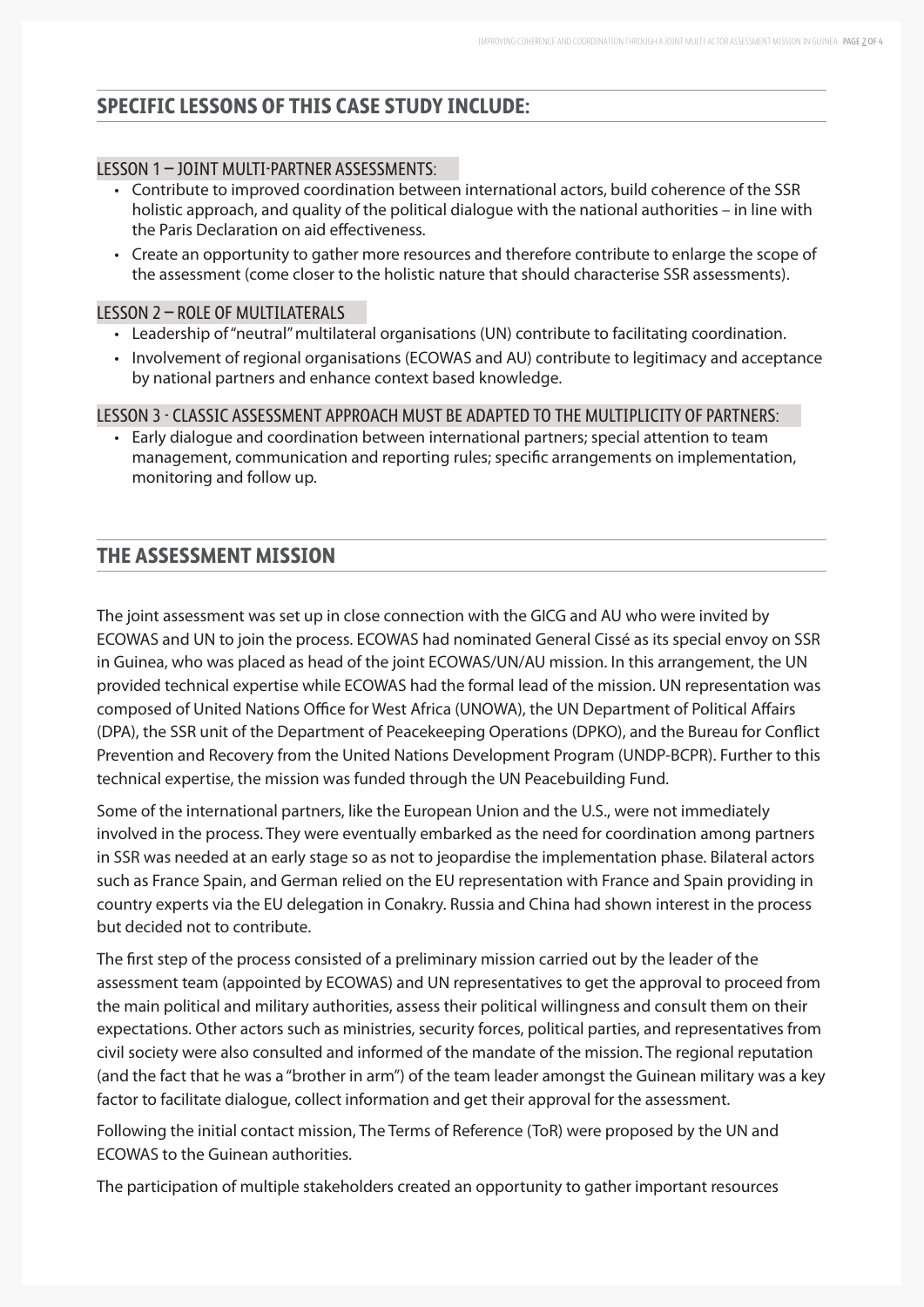and to bring together a great diversity of expertise to carry out the assessment mission. The fact that important resources could be mobilised contributed enlarging the scope of the assessment and to come closer to the holistic nature that should characterise SSR assessments.

A technical team of about 15 people was deployed in the second stage of the mission. Under the responsibility of the head of mission, and under the supervision of a technical coordinator, it was composed of a mix of experts with diverse backgrounds (military, police, gendarmerie, justice, civil society, governance). Most of the experts were originated from the West African region and several were public servants in the security forces of their own countries. This strong regional and corporatist anchorage plaid a key role in facilitating dialogue, collecting information and getting the support of Guinean authorities. The majority of the team was contracted by the UN and ECOWAS for the purpose of the mission but some, working locally, were detached by their embassies or organisations.

This diversity and the important number of team members was also the result of every stakeholder willing his own expert in the team. It could have been perceived as a source of discrepancies. This was not so much the case since most of the experts did not behave as appointees from their stakeholders but as members of a single team. This cohesion was facilitated by the leading figure of the team leader but it would also have benefited from more clarity in the definition of coordination, communication, drafting and decision processes. In principle, a centralized selection process could also reinforce the relevance of the expertise scope to the needs of the assessment mission.

The draft report submitted to Guinean authorities did not go through a pre validation process between all international partners involved in the mission. It would probably have caused important delays. Responsibility rested with the UN and ECOWAS (represented by their envoy) had to give their green light before submitting the report to national authorities.

Following the publication of the report, the Guinean authorities decided to prepare for the establishment of a high level national coordination committee to pilot the SSR process in Guinea ("Committée national du pilotage"). The UN and ECOWAS have been discussing their support to this process by setting up an international body in the same format as the "Assessment team": one "political" coordinator with a good reputation in the region and a respected military background, assisted by a technical team involving experts appointed by the international partners.

Some partners, such as the EU and the UN, have already started to identify programmes in the justice sector that could be implemented inside the framework defined by the multilateral mission. This programmatic work was led in close coordination with other international partners. It benefited from a strong political interest by the Guinean authorities, mostly due to the confidence building process initiated during the multilateral assessment.

## **ADDED VALUE AND LESSONS LEARNED OF THIS JOINT ASSESSMENT**

The dialogue between international partners and the Guinean authorities on the SSR assessment was initiated at an early stage. It contributed to a better communication and coordination of actions.

The coherence of the SSR approach was also greatly enhanced by this collective process. The quality and effectiveness of the political dialogue with the national authorities were improved by the limited number of interlocutors (a small, well coordinated group in the assessment team, representing the international partners) and channels of communication.

The multiplicity of (sometimes contradictory) interest within the international partners group was